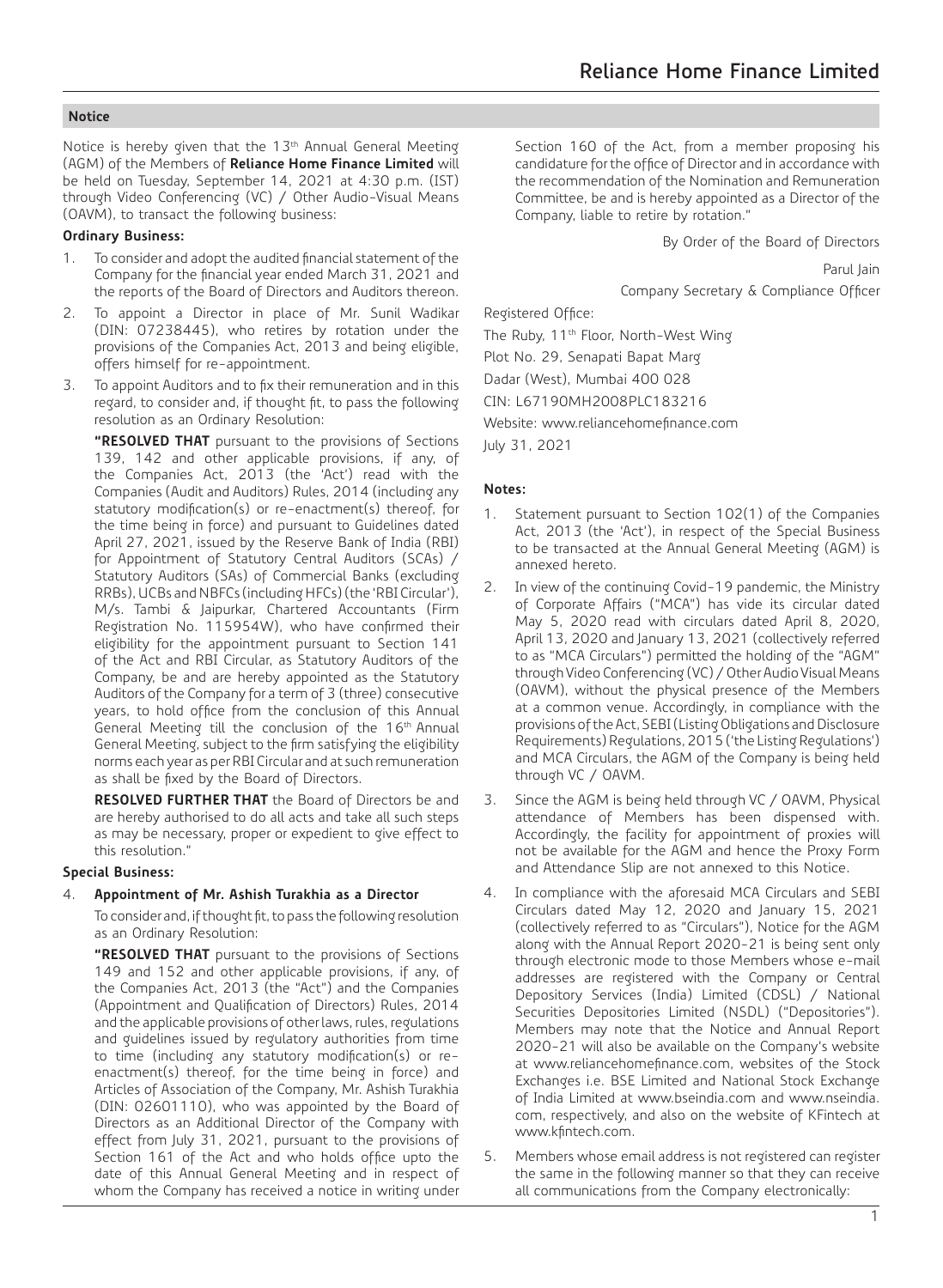- a. Members holding share(s) in physical mode by registering their e-mail ID on the Company's website at http://www.reliancehomefinance.com/Registrationof- Shareholdersinformation.aspx.
- b. Members holding share(s) in electronic mode by registering / updating their e-mail address with their respective Depository Participants ("DPs")
- 6. The Company has engaged the services of M/s. KFin Technologies Private Limited (KFintech), the Registrar and Transfer Agent, as the authorised agency for conducting of the AGM electronically and for providing e-voting facility.
- Members attending the AGM through VC / OAVM shall be counted for the purpose of reckoning the quorum under Section 103 of the Act.
- 8. Since the AGM is being held through VC / OAVM, the Route Map is not annexed in this Notice.

## 9. **Re-appointment of Director:**

At the ensuing Annual General Meeting, Mr. Sunil Wadikar, Director of the Company retires by rotation under the provisions of the Companies Act, 2013 (the 'Act') and being eligible, offers himself for re-appointment. The Nomination and Remuneration Committee and the Board of Directors of the Company have recommended the re-appointment.

Mr. Sunil Wadikar, aged 43 years, has been with Reliance Group of Companies since 2014. He has over 16 years of experience in the field of Finance and has managed wide range of roles pertaining to managing financial operations, establishing financial and accounting controls, M&A, corporate planning and strategies. Earlier, he has also worked with Percept Group of Companies and was heading finance department of Percept Talent and Percept Picture Company divisions of flagship Company namely Percept Limited. He is Chartered Accountant and has done Diploma in FR ACCA UK. He has been appointed as a Non-Executive Director of the Company with effect from June 23, 2020 and is liable to retire by rotation. He has attended all five Board meetings held after his appointment during the financial year 2020-21.

He is a Member of the Risk Management Committee, Audit Committee, Nomination and Remuneration Committee, Stakeholders Relationship Committee, Corporate Social Responsibility (CSR) Committee and Wilful Defaulter's Review Committee of the Company.

He is also on the board of Reliance Mediaworks Limited, Reliance Health Insurance Limited, Reliance Net Limited, Reliance Business Broadcast News Holdings Limited, Reliance DigiTech Limited and Reliance Mediaworks Theatres Limited.

He is a member of audit committee of Reliance Mediaworks Limited, Reliance Health Insurance Limited and Reliance DigiTech Limited.

He does not hold any share in the Company and does not have any relationship with other Directors and Key Managerial Personnel of the Company.

He fulfils the Fit and Proper Criteria of Directors as per the requirements of RBI Circular no. RBI/2020-21/73/ DOR.FIN.HFC.CC.No.120/03.10.136/2020-21 dated February 17, 2021 on Master Direction – Non-Banking Financial Company – Housing Finance Company (Reserve Bank) Directions, 2021 (earlier NHB Master Circular no.

NHB(ND)/DRS/REG/MC-07/2019 dated July 1, 2019 on "Housing Finance Companies – Corporate Governance (National Housing Bank) Directions, 2016" and has given his declaration in this regard.

He was paid  $\overline{\xi}$  5.60 lakh in the form of sitting fees. He shall be paid remuneration by way of fee for attending the meetings of the Board or Committees thereof or for any other purpose as may be decided by the Board, reimbursement of expenses for participating in the Board and other meetings.

The above be treated as the disclosure pursuant to the requirements of Regulation 36(3) of the Securities and Exchange Board of India (Listing Obligations and Disclosure Requirements) Regulations, 2015 (the "Listing Regulations") and Secretarial Standards on General Meeting are furnished in the Corporate Governance Report forming part of this Annual Report.

## 10. **Appointment of Auditors**

At the 11<sup>th</sup> Annual General Meeting (AGM) of the members of the Company held on September 30, 2019, the shareholders of the Company had appointed M/s. Dhiraj & Dheeraj, Chartered Accountants (Firm Registration No. 102454W), to hold office as Statutory Auditors for a period of five consecutive years i.e. upto the conclusion of the 16th AGM. The Statutory Auditors of the Company as on financial year 2020-21 have completed three years.

Reserve Bank of India (RBI) vide its circular no. RBI/2021- 22/25 Ref. No. DoS. CO. ARG / SEC.01 / 08.91.001 / 2021-22 dated April 27, 2021 has issued Guidelines for Appointment of Statutory Auditors (SAs) of Non-Banking Finance Companies (NBFCs) including Housing Finance Companies (HFC) ("RBI Circular"). Further, every NBFC including HFC is required to appoint Statutory Auditor under the said guidelines from Financial Year 2021-22, for a continuous period of three years, subject to the firms satisfying the eligibility norms each year.

Accordingly, the Company is required to appoint new Statutory Auditors taking into consideration *inter-alia* RBI guidelines.

The Board of Directors at their meeting held on July 31, 2021, based on the recommendation of the Audit Committee, have approved and recommended the appointment of M/s. Tambi & Jaipurkar, Chartered Accountants (Firm Registration No. 115954W), as Statutory Auditors of the Company, for a term of 3 (three) consecutive years i.e. from the conclusion of this AGM till the conclusion of the 16<sup>th</sup> Annual General Meeting at remuneration that will be at par with the existing Statutory Auditors of the Company and shall be fixed from year to year by the Board of Directors. The appointment is subject to approval of the shareholders of the Company.

There is no material change in the fee payable to proposed Statutory Auditors from that paid to M/s. Dhiraj & Dheeraj, Chartered Accountants, the outgoing auditor.

In accordance with the provisions of Sections 139, 141 and other applicable provisions, if any, of the Companies Act, 2013 (the 'Act') read with the Companies (Audit and Auditors) Rules, 2014, the Listing Obligations and RBI Circular, M/s. Tambi & Jaipurkar, Chartered Accountants, have provided their consent and eligibility certificate to the effect that, their appointment, if made, would be in compliance with the applicable laws.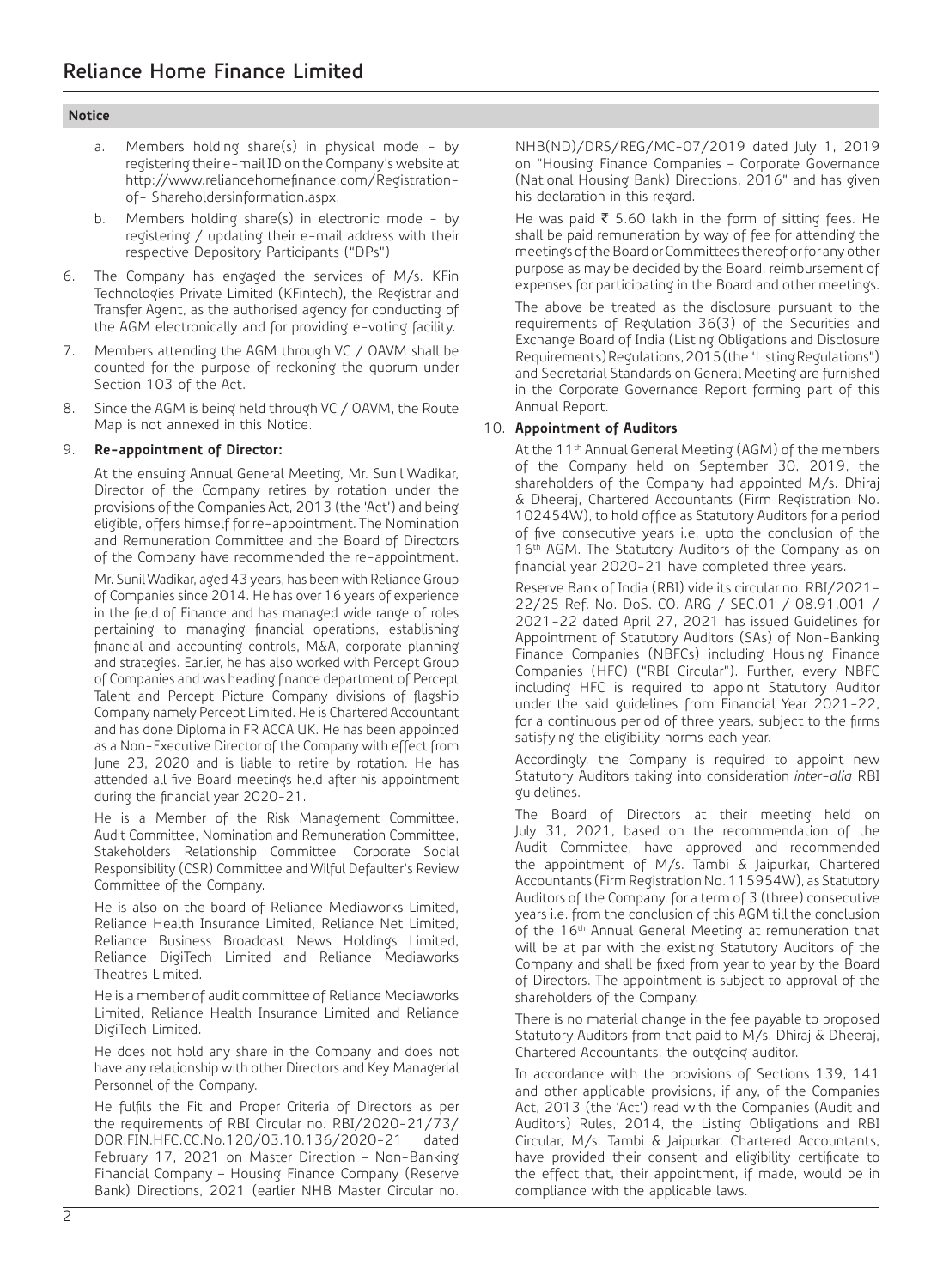The profile of M/s. Tambi & Jaipurkar, Chartered Accountants is as under:

- Tambi & Jaipurkar ("The Firm") is a Professional Firm rendering services in the field of Accounting, Audit, Internal Audit, Direct Tax, Indirect Tax, Regulatory Services, Statutory Compliance, Management Services, Outsourcing and HR Advisory services.
- The firm was established in the year 1996 and grown and expanded to meet the challenges of an embryonic and complex world of business, upcoming technology and to cater the new evolvements in the taxation regime. The Firm is working on the path of improvising the Clients processes, advising foreign clients in establishing their operations in India and are partners in their growth story.
- The Firm has its head office in Pune and its Branch office in Mumbai, Amravati and Washim in the State of Maharashtra and Raipur and Chindwara in the State of Madhya Pradesh and is associated with network of high quality cognizant firms across PAN India. The firm is poised to be multi-location, multi-disciplinary service providing organization.
- The Firm is empaneled with C.A.& G for undertaking major audits of Public sector undertakings and Government bodies and providing all type of relevant services.
- The Firm is also empaneled with Reserve Bank of India.
- The firm provide a range of specialised direct tax and indirect tax services including GST.

The Board of Directors hereby propose to appoint M/s. Tambi & Jaipurkar, Chartered Accountants as Statutory Auditors of the Company for a period of 3 consecutive years i.e. from the conclusion of ensuing AGM till the conclusion of 16th AGM.

Additional information about Statutory Auditors pursuant to Regulation 36 of the Listing Regulations is provided below:

| <b>Particulars</b>                                                                                                                                    | <b>Details</b>                                                                                                                                                                                                 |
|-------------------------------------------------------------------------------------------------------------------------------------------------------|----------------------------------------------------------------------------------------------------------------------------------------------------------------------------------------------------------------|
| Proposed fees payable ₹19 lakh p. a.<br>to the Statutory Auditor                                                                                      |                                                                                                                                                                                                                |
| Terms of appointment                                                                                                                                  | For a term of 3 (three) consecutive<br>years i.e. from the conclusion of<br>ensuing AGM till the conclusion<br>of 16 <sup>th</sup> AGM at remuneration in<br>line with the existing Auditors of<br>the Company |
| any material change in<br>the fee payable to such<br>auditor from that paid<br>to the outgoing auditor<br>along with the rationale<br>for such change | In case of new Auditor, There is no change in the fees                                                                                                                                                         |

| <b>Particulars</b> | <b>Details</b>                                                                                                                                                                                                                                                                                                                                                                                                                                                                                                                                                                                        |
|--------------------|-------------------------------------------------------------------------------------------------------------------------------------------------------------------------------------------------------------------------------------------------------------------------------------------------------------------------------------------------------------------------------------------------------------------------------------------------------------------------------------------------------------------------------------------------------------------------------------------------------|
|                    | Basis of recommendation The firm complies with the<br>for appointment including eligibility norms prescribed by<br>the details in relation Reserve Bank of India (RBI)<br>to and credentials of vide its circular no. RBI/2021-<br>the Statutory Auditor(s) 22/25 Ref. No. DoS. CO. ARG /<br>proposed to be appointed SEC.01 / 08.91.001 / 2021-<br>22 dated April 27, 2021 has<br>issued Guidelines for Appointment<br>of Statutory Auditors (SAs) of<br>Non-Banking Finance Companies<br>(NBFCs) including Housing<br>Finance Companies (HFC) and has<br>relevant experience as mentioned<br>above. |

- 11. Relevant documents referred to in the accompanying Notice calling the AGM are available on the website of the Company for inspection by the Members. The certificate from the Statutory Auditors of the Company confirming the compliance of the Securities and Exchange Board of India (Share Based Employee Benefits) Regulations, 2014 with respect to the Company's Employees Stock Option Scheme Plans will be available for inspection through electronic mode on the website of the Company.
- 12. Members are advised to refer to the section titled 'Investor Information' provided in this Annual Report.
- 13. As mandated by SEBI, effective from April 1, 2019, securities of listed companies shall be transferred only in dematerialised form. In view of the above and to avail various benefits of dematerialisation, Members are advised to dematerialise share(s) held by them in physical form.
- 14. Members are requested to fill in and submit the Feedback Form provided in the 'Investor Relations' section on the Company's website at www.reliancehomefinance.com to aid the Company in its constant endeavor to enhance the standards of service to investors.
- 15. Instructions for attending the AGM and e-voting are as follows:
	- a. In compliance with the provisions of Section 108 of the Act, read with Rule 20 of the Companies (Management and Administration) Rules, 2014, as amended from time to time and Regulation 44 of the Listing Regulations, the Company is offering e-voting facility to all Members of the Company. A person, whose name is recorded in the Register of Members or in the Register of Beneficial Owners (in case of electronic shareholding) maintained by the Depositories as on the cut-off date i.e. Tuesday, September 7, 2021 only shall be entitled to avail the facility of remote e-voting / e-voting at the AGM. KFintech will be facilitating remote e-voting to enable the Members to cast their votes electronically. Members can cast their vote online from 10:00 A.M. (IST) on Friday, September 10, 2021 to 5:00 P.M. (IST) on Monday, September 13, 2021. At the end of remote e-voting period, the facility shall be forthwith blocked.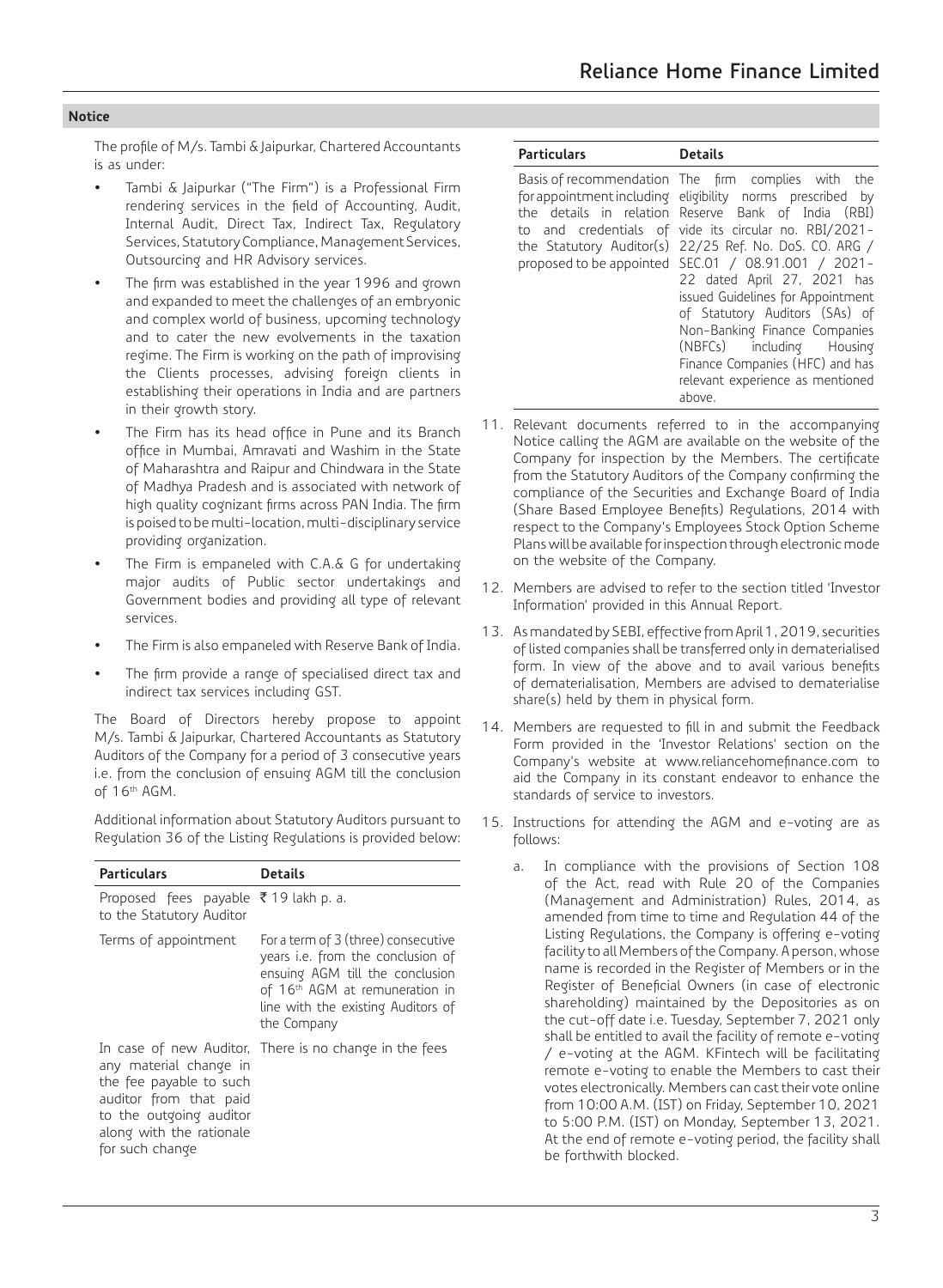- b. Pursuant to SEBI circular No. SEBI/ HO/CFD/CMD/ CIR/P/2020/242 dated December 9, 2020 on "e-voting facility provided by Listed Companies", which is effective from June 9, 2021, e-voting process has been enabled for all the individual demat account holders, by way of single login credential, through their demat accounts / websites of Depositories / DPs in order to increase the efficiency of the voting process.
- c. Individual demat account holders would be able to cast their vote without having to register again with the e-voting Service Provider (ESP) thereby not only facilitating seamless authentication but also ease and convenience of participating in e-voting process. Members are advised to update their mobile number and e-mail ID with their DPs to access e-voting facility.
- d. The voting rights of the Members shall be in proportion to the number of share(s) held by them in the equity share capital of the Company as on the cut-off date being Tuesday, September 7, 2021.

 In case of joint holders, the Member whose name appears as the first holder in the order of names as per the Register of Members of the Company will be entitled to vote at the AGM.

- e. Any person holding shares in physical form and non-individual shareholders, who become a member of the Company after sending of the Notice and hold shares as of the cut-off date, may obtain the login ID and password by sending a request to KFintech at praveendmr@kfintech.com. However, if he / she is already registered with KFintech for remote e-voting, then he / she can use his / her existing User ID and password for casting the e-vote.
- f. In case of Individual Shareholders holding securities in demat mode and who become a member of the Company after sending of the Notice and hold share(s) as of the cut-off date may follow steps mentioned below under "Login method for remote e-voting and joining virtual meeting for Individual shareholders holding securities in demat mode."
- g. The Members who have cast their vote by remote e-voting prior to the AGM may also attend / participate in the AGM through VC / OAVM but shall not be entitled to cast their vote again.
- h. The details of the process and manner for remote e-voting and e-AGM are explained herein below:

## **Part A - E-voting**

 **1. Access to Depositories e-voting system in case of individual shareholders holding shares in demat mode.**

| Types of<br>shareholder |      | Login Method                                                                                                                                                                                                      |
|-------------------------|------|-------------------------------------------------------------------------------------------------------------------------------------------------------------------------------------------------------------------|
| Securities<br>held in   | 1.   | User<br>already<br>registered<br>for<br><b>IDeAS</b> facility:                                                                                                                                                    |
| demat mode<br>with NSDL | i.   | Visit<br>URL:<br>https://eservices.<br>nsdl.com                                                                                                                                                                   |
|                         | ii.  | Click on the "Beneficial Owner"<br>icon under "Login" under 'IDeAS'<br>section.                                                                                                                                   |
|                         | iii. | On the new page, enter User ID<br>and Password. Post successful<br>authentication, click on "Access<br>to e-voting."                                                                                              |
|                         | iv.  | Click on company name or ESP<br>and you will be re-directed to<br>the ESP's website for casting<br>the vote during the<br>remote<br>e-voting period.                                                              |
|                         | 2.   | User not registered for IDeAS<br>e-Services                                                                                                                                                                       |
|                         | i.   | To register click on link : https://<br>eservices.nsdl.com                                                                                                                                                        |
|                         | ii.  | Select "Register Online for IDeAS"<br>or click at https://eservices.nsdl.<br>.com/SecureWeb/IdeasDirectReg<br>jsp                                                                                                 |
|                         | iii. | Proceed with completing the<br>required fields.                                                                                                                                                                   |
|                         | iv.  | Follow steps given in point 1.                                                                                                                                                                                    |
|                         | 3.   | Alternatively<br>directly<br>by<br>accessing the e-voting website<br>of NSDL Open URL: https://<br>www.evoting.nsdl.com/                                                                                          |
|                         | i.   | Click on the icon "Login" which<br>is available under 'Shareholder/<br>Member' section.                                                                                                                           |
|                         | ii.  | A new screen will open. You<br>will have to enter your User ID<br>(i.e. your sixteen digit demat<br>number held<br>with<br>account<br>NSDL), Password / OTP and a<br>Verification Code as shown on<br>the screen. |
|                         | iii. | Post successful authentication,<br>you will be requested to select<br>the name of the Company and<br>the ESP, i.e. KFintech.                                                                                      |
|                         | iv.  | successful selection, you<br>On.<br>will be redirected to KFintech<br>e-voting page<br>for<br>casting<br>your vote during the<br>remote<br>e-voting period.                                                       |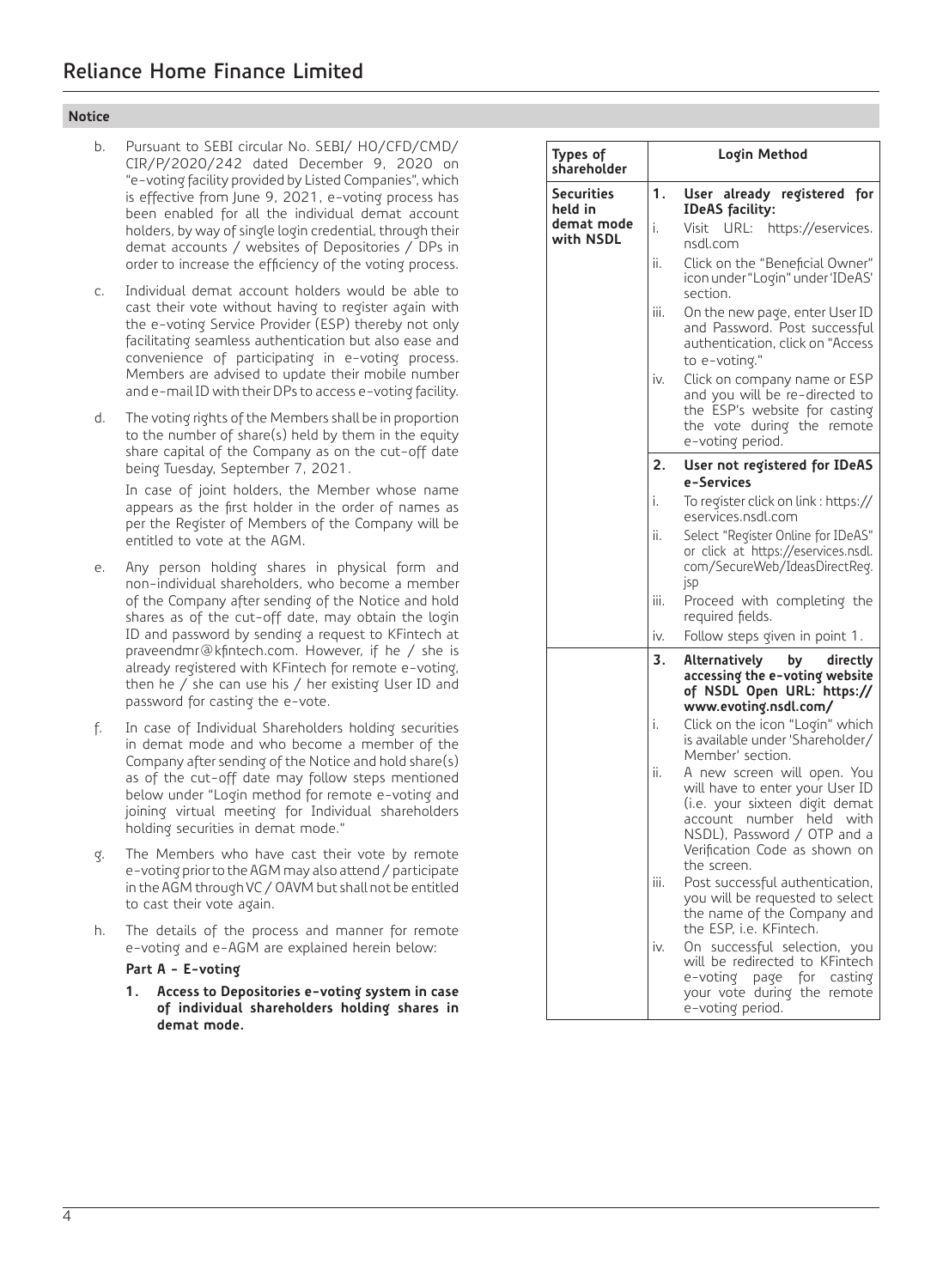| Types of<br>shareholder                                  |                                | Login Method                                                                                                                                                                                                                                                             |
|----------------------------------------------------------|--------------------------------|--------------------------------------------------------------------------------------------------------------------------------------------------------------------------------------------------------------------------------------------------------------------------|
| Securities<br>held in<br>demat mode<br>with CDSL         | 1.<br>i.<br>ii.<br>iii.<br>iv. | Existing user who have opted<br>for Easi / Easiest<br>Visit URL: https://web.cdslindia.<br>com/myeasi/home/login<br>or<br>URL: www.cdslindia.com<br>Click on New System Myeasi.<br>Login with your registered user<br>id and password.<br>The user will see the e-voting |
|                                                          | V.                             | Menu. The Menu will have links<br>of ESP i.e. KFintech e-voting<br>portal.<br>Click<br>e-voting<br>service<br>0n<br>provider name to cast your vote.                                                                                                                     |
|                                                          | 2.                             | User not registered for Easi /                                                                                                                                                                                                                                           |
|                                                          | i.                             | Easiest<br>Option to register is available at<br>https://web.cdslindia.com/myeasi/<br>Registration/EasiRegistration                                                                                                                                                      |
|                                                          | ii.                            | Proceed with completing the<br>required fields.                                                                                                                                                                                                                          |
|                                                          | iii.                           | Follow the steps given in point 1.                                                                                                                                                                                                                                       |
|                                                          | 3.                             | Alternatively,<br>directly<br>by<br>accessing<br>the<br>e-voting<br>website of CDSL                                                                                                                                                                                      |
|                                                          | i.<br>ii.                      | Visit URL: www.cdslindia.com<br>Provide your demat Account<br>Number and PAN No.                                                                                                                                                                                         |
|                                                          | iii.                           | System will authenticate user<br>by sending OTP on registered<br>Mobile & Email as recorded in<br>the demat Account.                                                                                                                                                     |
|                                                          | iv.                            | After successful authentication,<br>user will be provided with the<br>link for the respective ESP i.e.<br>KFintech where the e-voting is<br>in progress.                                                                                                                 |
| Login<br>through<br>Depository<br>Participant<br>Website | i)                             | You can also login using the<br>login credentials of your demat<br>DΡ<br>account through your<br>registered with NSDL /CDSL<br>for e-voting facility.                                                                                                                    |
| where demat<br>account is<br>held                        | ii)                            | Once logged-in, you will be<br>able to see e-Voting option.<br>Once you click on e-Voting<br>option, you will be redirected<br>to NSDL / CDSL Depository site<br>after successful authentication,<br>wherein you can see e-voting<br>feature.                            |
|                                                          | iii)                           | Click<br>options<br>on<br>available<br>against company name or<br>EŠP - KFintech and you will be<br>redirected to e-voting website<br>of KFintech for casting your vote<br>during the remote e-voting<br>period<br>without any further<br>authentication.                |

|                         | Types of<br>shareholder        | Login Method                                                                                                                                                                                                                                                                                                                                                                                                                                                                                                                                                                                                                                                                                               |
|-------------------------|--------------------------------|------------------------------------------------------------------------------------------------------------------------------------------------------------------------------------------------------------------------------------------------------------------------------------------------------------------------------------------------------------------------------------------------------------------------------------------------------------------------------------------------------------------------------------------------------------------------------------------------------------------------------------------------------------------------------------------------------------|
|                         | at respective websites.        | <b>Important note:</b> Members who are unable to retrieve User ID / Password are advised to use<br>Forgot user ID and Forgot Password option available                                                                                                                                                                                                                                                                                                                                                                                                                                                                                                                                                     |
| CDSL.                   | Helpdesk<br>for                | Individual Shareholders<br>holding<br>securities in demat mode for any technical issues<br>related to login through Depository i.e. NSDL and                                                                                                                                                                                                                                                                                                                                                                                                                                                                                                                                                               |
|                         | Login type                     | Helpdesk details                                                                                                                                                                                                                                                                                                                                                                                                                                                                                                                                                                                                                                                                                           |
| <b>NSDL</b>             | <b>Securities</b><br>held with | Please contact NSDL helpdesk by<br>sending a request at evoting@nsdl.<br>co.in or call at toll free no.: 1800<br>1020 990 and 1800 22 44 30                                                                                                                                                                                                                                                                                                                                                                                                                                                                                                                                                                |
| <b>CDSL</b>             | Securities<br>held with        | Please contact CDSL helpdesk by<br>sending a request at or contact<br>helpdesk.evoting@cdslindia.com<br>at 022- 23058738 or 022-<br>23058542-43                                                                                                                                                                                                                                                                                                                                                                                                                                                                                                                                                            |
|                         |                                |                                                                                                                                                                                                                                                                                                                                                                                                                                                                                                                                                                                                                                                                                                            |
|                         |                                |                                                                                                                                                                                                                                                                                                                                                                                                                                                                                                                                                                                                                                                                                                            |
|                         |                                |                                                                                                                                                                                                                                                                                                                                                                                                                                                                                                                                                                                                                                                                                                            |
|                         |                                | https://emeetings.kfintech.com/                                                                                                                                                                                                                                                                                                                                                                                                                                                                                                                                                                                                                                                                            |
|                         |                                | User ID and password for casting the vote.                                                                                                                                                                                                                                                                                                                                                                                                                                                                                                                                                                                                                                                                 |
| a.<br>i.<br>ii.<br>iii. | on "LOGIN".                    | Members whose email IDs are registered with<br>the Company / DPs, will receive an email from<br>KFintech which will include details of e-voting<br>Event Number (EVEN), USER ID and password.<br>They will have to follow the following process:<br>Launch internet browser by typing the URL:<br>Enter the login credentials (i.e. User ID and<br>password). In case of physical folio, User ID<br>will be EVEN (E-Voting Event Number) xxxx,<br>followed by folio number. In case of Demat<br>account, User ID will be your DP ID and Client<br>ID. However, if you are already registered with<br>KFintech for e-voting, you can use your existing<br>After entering these details appropriately, click |

(@,#,\$, etc.,). The system will prompt you to change your password and update your contact details like mobile number, email ID, etc. on first login. You may also enter a secret question and answer of your choice to retrieve your password in case you forget it. It is strongly recommended that you do not share your password with any other person and that you take utmost care to keep your password confidential.

v. You need to login again with the new credentials.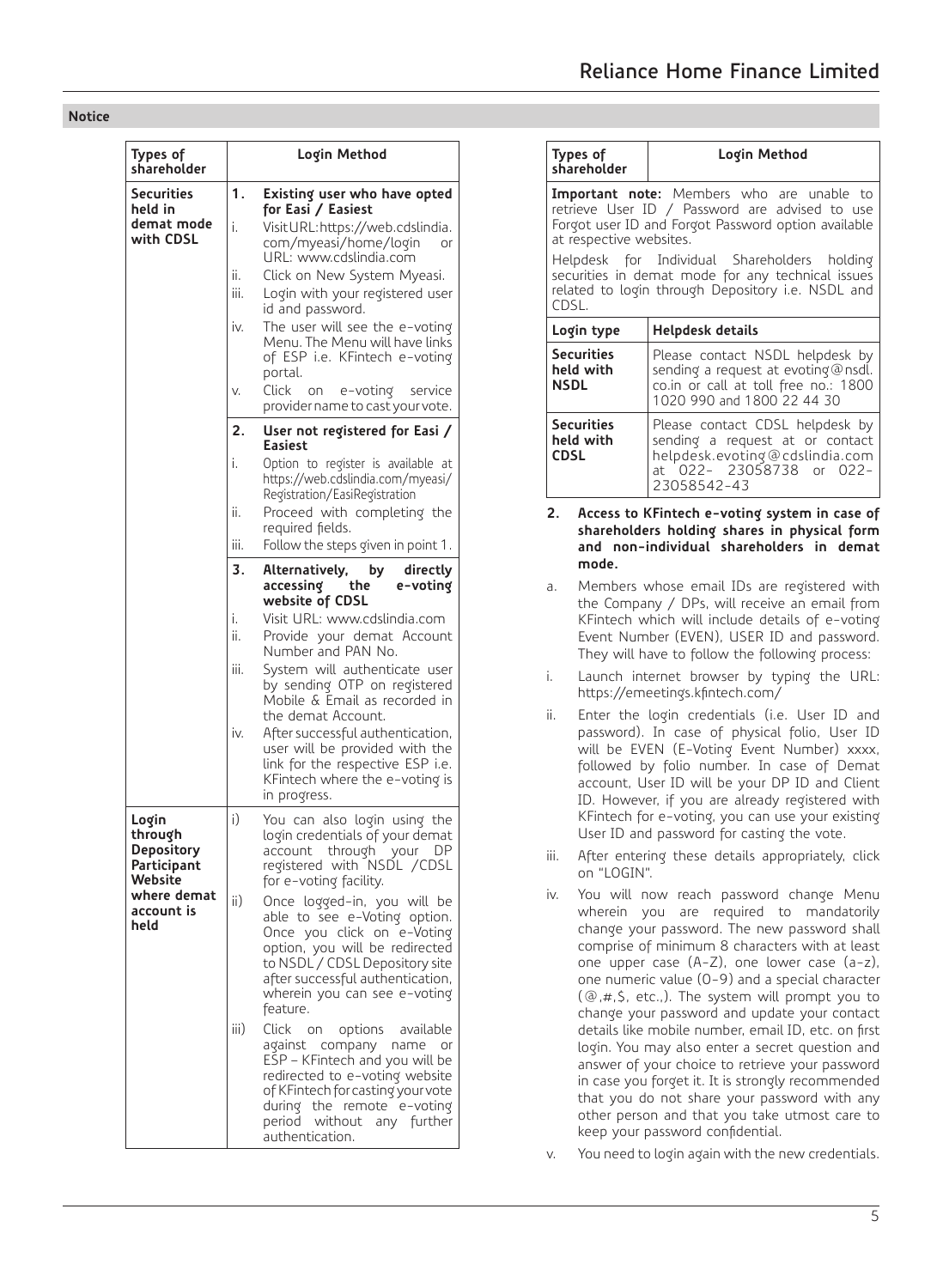| Oτι<br>T. |
|-----------|
|-----------|

- vi. On successful login, the system will prompt you to select the "EVEN" i.e., "Reliance Home Finance Limited- AGM" and click on "Submit"
- vii. On the voting page, enter the number of share(s) (which represents the number of votes) as on the Cut-off Date under "FOR / AGAINST" or alternatively, you may partially enter any number in "FOR" and partially "AGAINST" but the total number in "FOR / AGAINST" taken together shall not exceed your total shareholding as mentioned herein above. You may also choose the option ABSTAIN. If the member does not indicate either "FOR" or "AGAINST" it will be treated as "ABSTAIN" and the shares held will not be counted under either head.
- viii. Members holding multiple folios / demat accounts shall choose the voting process separately for each folio/ demat accounts.
- ix. Voting has to be done for each item of the notice separately. In case you do not desire to cast your vote on any specific item, it will be treated as abstained.
- x. You may then cast your vote by selecting an appropriate option and click on "Submit".
- xi. A confirmation box will be displayed. Click "OK" to confirm else "CANCEL" to modify. Once you have voted on the resolution(s), you will not be allowed to modify your vote. During the voting period, members can login any number of times till they have voted on the Resolution(s).
- xii. Corporate / Institutional Members (i.e. other than Individuals, HUF, NRI, etc.) are also required to send scanned certified true copy (PDF Format) of the Board Resolution / Authority Letter etc., authorizing its representative to attend the AGM through VC / OAVM on its behalf and to cast its vote through remote e-voting together with attested specimen signature(s) of the duly authorised representative(s), to the Scrutinizer's email id scrutinizeragl@gmail. com with a copy marked to praveendmr@kfintech.com. The scanned image of the above-mentioned documents should be in the naming format "Corporate Name\_Even No."
- b. Members whose email IDs are not registered with the Company / DPs, and consequently the Annual Report, Notice of AGM and e-voting instructions cannot be serviced, will have to follow the following process:
- i. Temporarily get their email address and mobile number provided with KFintech, by sending an e-mail to evoting@kfintech.com.

 Members are requested to follow the process as guided to capture the email address and mobile number for sending the soft copy of the notice and e-voting instructions along with the User ID and Password. In case of any queries, member may write to einward.ris@kfintech.com.

 ii. Alternatively, members may send an e-mail request at the email id einward.ris@kfintech.

com along with scanned copy of the signed request letter providing the email address, mobile number, self-attested PAN copy and Client Master copy in case of electronic folio and copy of share certificate in case of physical folio for sending the Annual report, Notice of AGM and the e-voting instructions.

After receiving the e-voting instructions, please follow all steps above to cast your vote by electronic means.

#### **Part B – Access to join virtual meetings (e-AGM) of the Company on KFintech system to participate in e-AGM and vote thereat.**

 Instructions for all the shareholders for attending the AGM of the Company through VC / OAVM and e-voting during the meeting.

- i. Members will be provided with a facility to attend the AGM through VC / OAVM platform provided by KFintech. Members may access the same at https://emeetings.kfintech.com/ by using the e-voting login credentials provided in the email received from the Company / KFintech. After logging in, click on the Video Conference tab and select the EVEN of the Company. Click on the video symbol and accept the meeting etiquettes to join the meeting. Please note that the members who do not have the User ID and Password for e-voting or have forgotten the User ID and Password may retrieve the same by following the remote e-voting instructions mentioned above.
- ii. Facility for joining AGM though VC / OAVM shall open at least 15 minutes before the time scheduled for the Meeting.
- iii. Members are encouraged to join the Meeting through Laptops / Desktops with Google Chrome (preferred browser), Safari, Internet Explorer, Microsoft Edge, Mozilla Firefox 22.
- iv. Members will be required to grant access to the webcam to enable VC / OAVM. Further, Members connecting from Mobile Devices or Tablets or through Laptop connecting via Mobile Hotspot may experience Audio/Video loss due to fluctuation in their respective network. It is therefore recommended to use Stable Wi-Fi or LAN Connection to mitigate any kind of aforesaid difficulties.
- v. As the AGM is being conducted through VC / OAVM, for the smooth conduct of proceedings of the AGM, members are encouraged to express their views / send their queries in advance mentioning their name, demat account number / folio number, email id, mobile number at :: KFintech eVoting System - Login ::. Questions / queries received by the Company till Monday, September 13, 2021 (5.00 P.M. IST) shall only be considered and responded during the AGM.
- vi. The members who have not cast their vote through remote e-voting shall be eligible to cast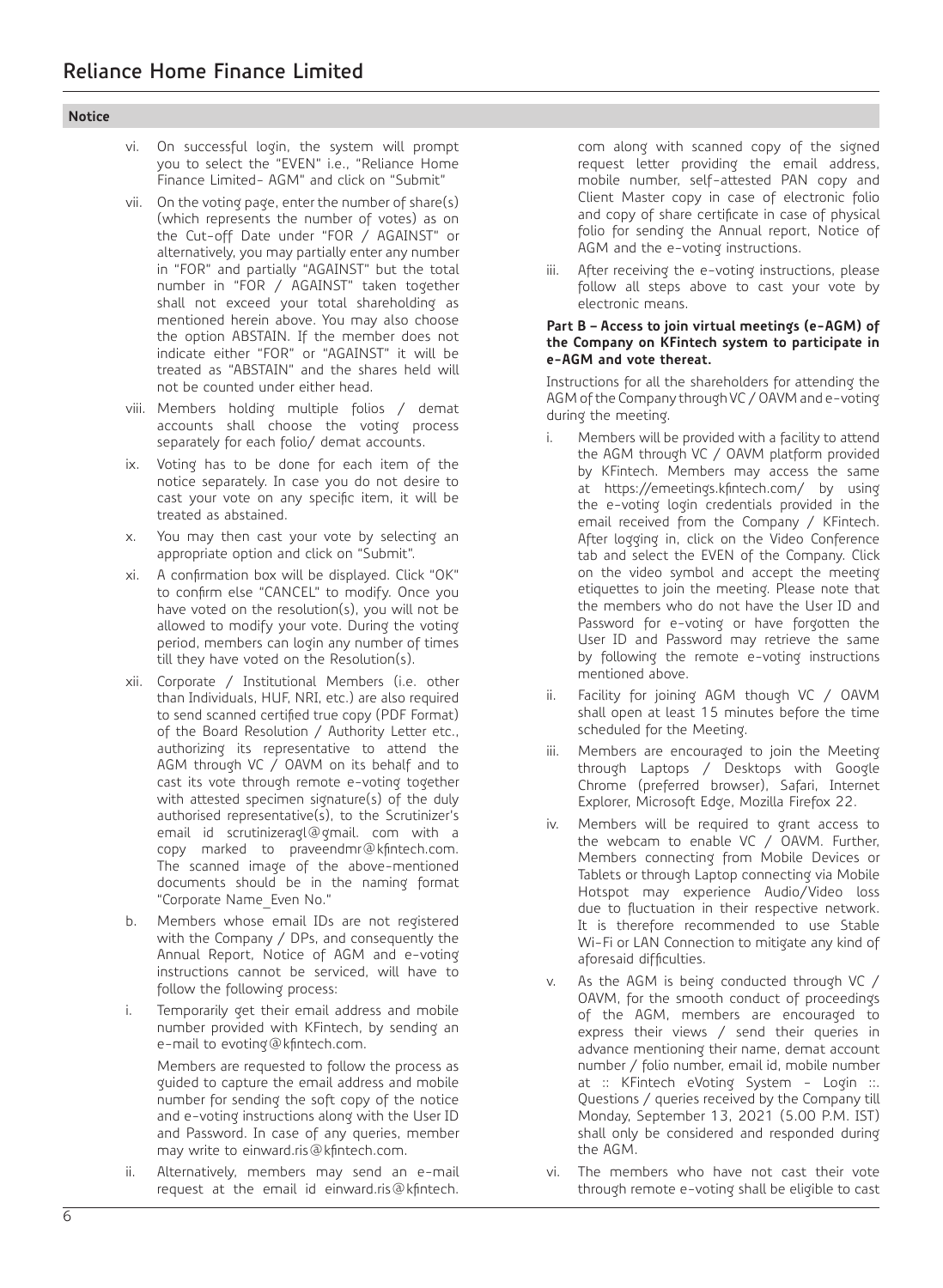their vote through e-voting system available during the AGM. E-voting during the AGM is integrated with the VC / OAVM platform. The members may click on the voting icon displayed on the screen to cast their votes.

- vii. A member can opt for only single mode of voting i.e., through remote e-voting or voting at the AGM. If a member casts votes by both modes, then voting done through remote e-voting shall prevail and vote at the AGM shall be treated as invalid. Once the vote on a resolution(s) is cast by the member, the member shall not be allowed to change it subsequently.
- viii. Facility of joining the AGM through VC / OAVM shall be available for 1,000 members on first come first serve basis. However, the participation of members holding 2% or more shares, promoters, and Institutional Investors, directors, key managerial personnel, chairpersons of Audit Committee, Stakeholders Relationship Committee, Nomination and Remuneration Committee and Auditors are not restricted on first come first serve basis.
- ix. The members who wish to speak during the meeting may register themselves as speakers for the AGM to express their views.

 They can visit and login through the user id and password provided by KFintech. On successful login, select 'Speaker Registration'. Members shall be provided a 'queue number' before the meeting. The Company reserves the right to restrict the speakers at the AGM to only those members who have registered themselves, depending on the availability of time for the AGM.

- x. In case of any query and / or grievance, in respect of voting by electronic means, members may refer to the Help & Frequently Asked Questions (FAQs) and E-voting user manual available at the download section of https://evoting.kfintech.com (KFintech's Website) or email at evoting@kfintech.com or call KFintech's toll free no. 1800 309 4001.
- xi. In case a person has become a member of the Company after dispatch of AGM Notice

but on or before the cut-off date for E-voting, he / she may obtain the User ID and Password in the manner as mentioned below:

- i. If the mobile number of the member is registered against Folio No. / DP ID Client ID, the member may send SMS: MYEPWD <space> E-Voting Event Number + Folio No. or DP ID Client ID to 9212993399
	- 1. Example for NSDL: MYEPWD <SPACE> IN12345612345678
	- 2. Example for CDSL: MYEPWD <SPACE> 1402345612345678
	- 3. Example for Physical: MYEPWD <SPACE> XXXX1234567890
- ii. If e-mail address or mobile number of the member is registered against Folio No. / DP ID Client ID, then on the home page of https://evoting.kfintech.com/, the member may click "Forgot Password" and enter Folio No. or DP ID Client ID and PAN to generate a password.
- xii. Members who may require any technical assistance or support before or during the AGM are requested to contact KFintech at toll free number 1800 309 4001 or write to them at evoting@kfintech.com.
- 16. The Board of Directors have appointed Mr. Anil Lohia, Partner or in his absence Mr. Chandrahas Dayal, Partner, M/s. Dayal and Lohia, Chartered Accountants as the Scrutiniser to scrutinise the voting process in a fair and transparent manner. The Scrutiniser will submit their report to the Chairman or any person authorised by him after completion of the scrutiny and the results of voting will be announced after the AGM of the Company. Subject to receipt of requisite number of votes, the resolutions shall be deemed to be passed on the date of the AGM. The result of the voting will be submitted to the Stock Exchanges, where the shares of the Company are listed and posted on the website of the Company at www.reliancehomefinance.com and also on the website of KFintech at https://evoting.kfintech.com.